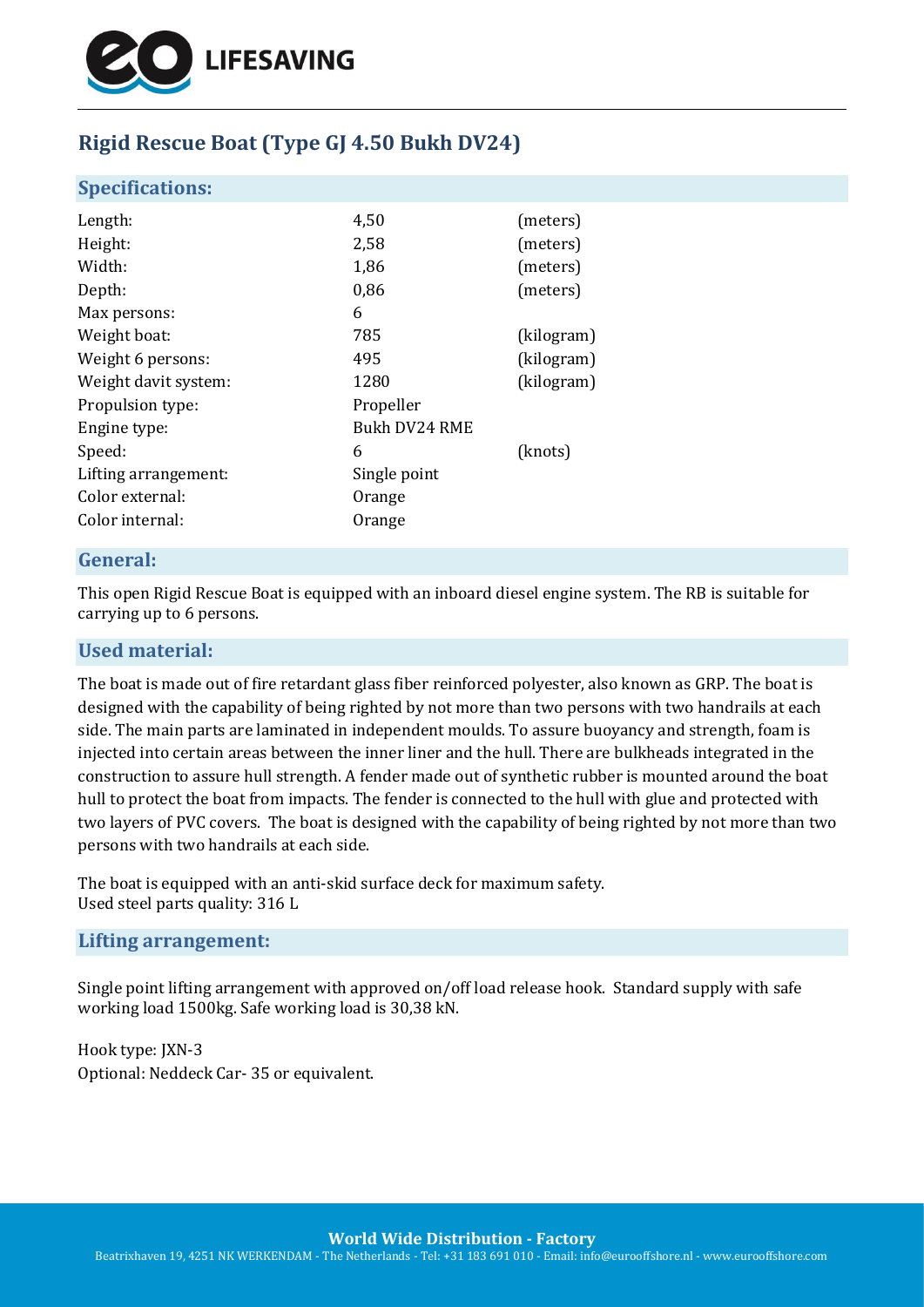

# **Engine specifications:**

The GJ 4.50 Bukh DV24 is equipped with one Bukh DV24 RME 4 stroke engine or equivalent. The engine meets the requirements of 1996 amendments to SOLAS 1974 and LSA Code. Classification Society also approves the engines installed.

Model: BUKH DV24 RME 4 stroke Power: 17,70 kW Fuel: Diesel Fuel capacity: 50 ltr Starting method: Electrical/Manual operating

## **Fuel:**

There is sufficient fuel for 4 hours operation at a speed of 6 knots.

## **Propeller:**

There is a propeller protection guard installed.

## **Equipment:**

The equipment required by LSA regulation is provided. The painter release hook is fitted at the bow, buoyant lifelines and grips are fitted on both sides.

# **Equipment (electrical):**

The boat is equipped with various electrical equipment, which are all controllable by a battery switch panel near the stern. Standard supply is a 42V battery charger, charging the two independent 12V batteries.

- Position indicating light for stern light / SB PS light
- Handheld search light
- Compass
- One extra battery

Electric equipment is according to IP 56 standard.

# **Operation:**

The main operation of the boat is carried out from the manual operated handle of the engine fitted at the stern. The following equipment is fitted on the console:

- Hand held search light
- Compass
- Painter release device
- Position light
- SOLAS rescue equipment set

**World Wide Distribution - Factory**